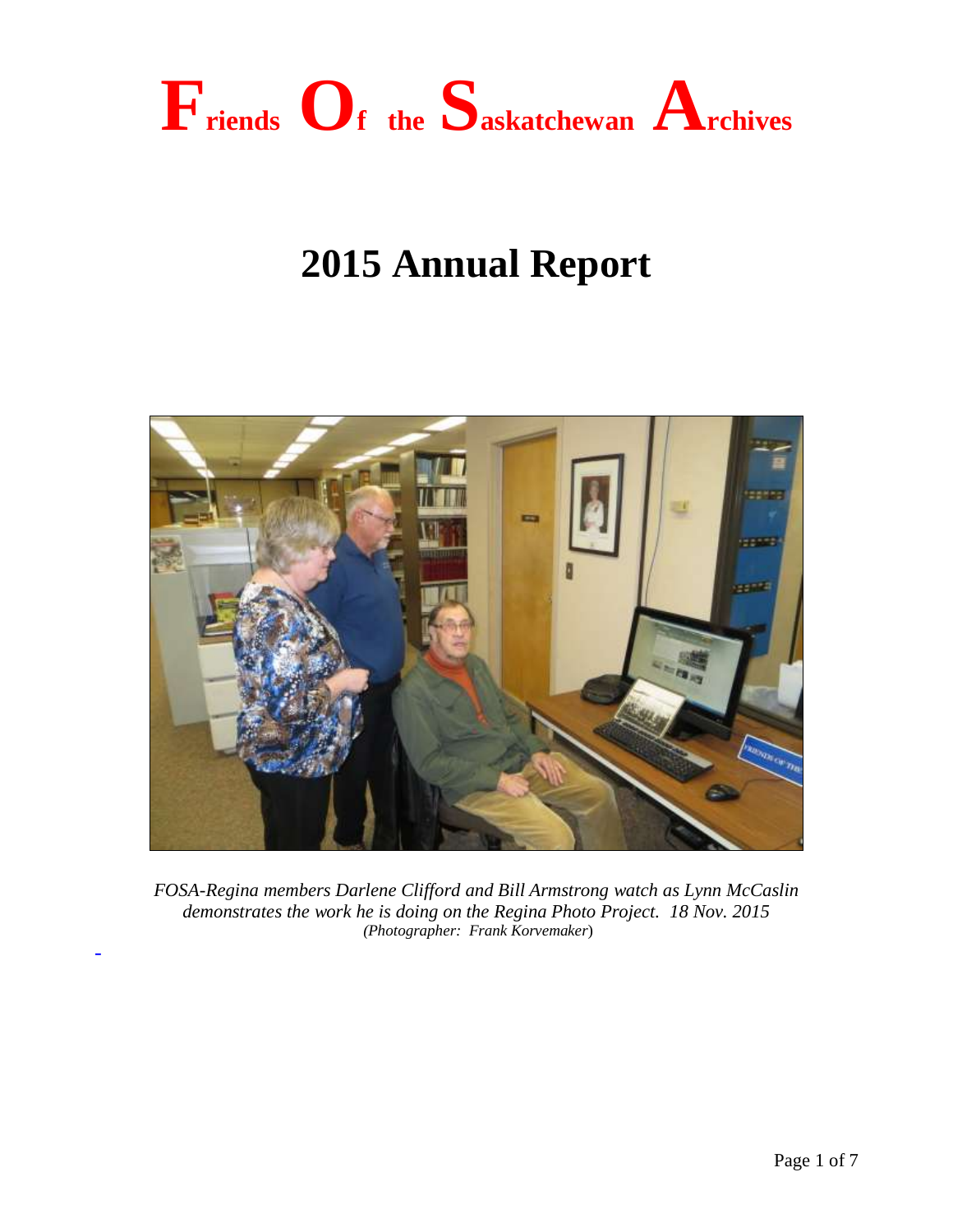## **SUMMARY**

As a result of new legislation passed in August 2015 the Saskatchewan Archives Board (SAB) was renamed the Provincial Archives of Saskatchewan (PAS). However, it was decided to retain the Friends of the Saskatchewan Archives (FOSA) name as the volunteer group formed in 2012 to support the work of the Archives.

It was also decided that the Regina and Saskatoon groups would each create their own annual reports, as they deemed fit.

Meetings for the Regina group continued to be held three times per year, and Bill Armstrong agreed to serve as interim gopher for the Regina group, monitoring the group's Google mail account and sending out occasional notes to all members, including news / information provided by the PAS.

Membership increased significantly from 102 to 160 active and associate members. Some of the new members initially contacted FOSA in order to find out how they can donate records to the Provincial Archives.

### **ADMINISTRATION**

Structure:

The informal organizational structure for FOSA-Regina and FOSA-Saskatoon continued for another year, and remains a matter of some discussion. Bill Armstrong continued as the de-facto Chair of FOSA-Regina; Margaret Hendry filled a similar position at FOSA-Saskatoon. Bill has been particularly active in communicating with members through his numerous e-mails. The constant flow between his computer and those of FOSA members has helped to make all members more aware of the role that archives play in our lives and society, and in particular on how the Provincial Archives continues to expand and develop.



*Bill Armstrong – the Interim Gopher (Photographer: M. Doppelganger)*

FOSA Meetings - Meeting facilities continue to be provided at both the Saskatoon and Regina offices of the Provincial Archives of Saskatchewan, as was limited administrative support. Attendance was generally under a dozen in both cities. In Regina, meetings were held in the afternoon. In 2016, FOSA Regina meetings will be held on: April 20, September 21 and November 16.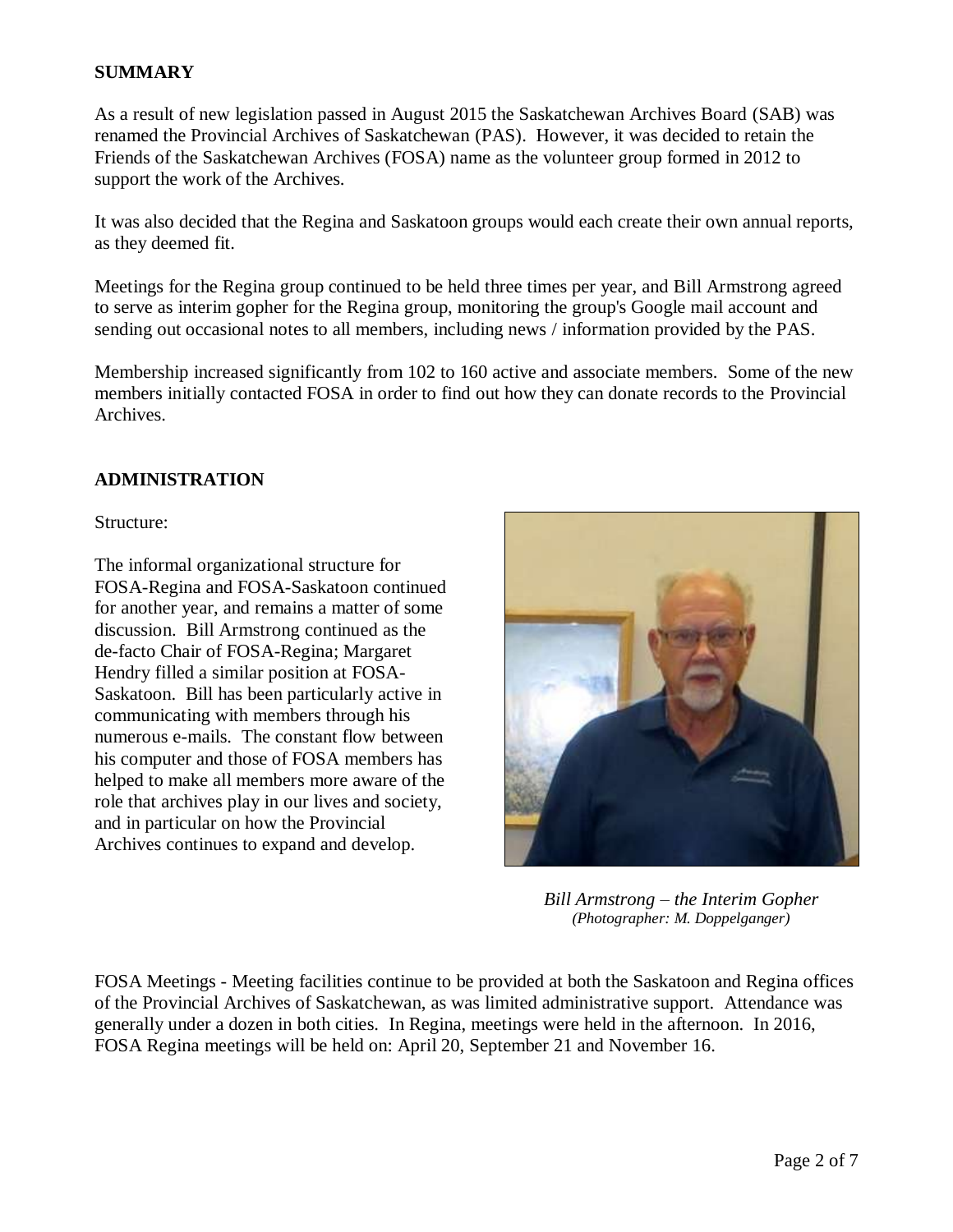

*FOSA-Regina meeting: L-R: Darren Cranfield (PAS Staff), Frank Korvemaker, Lynn McCaslin, Bill Armstrong, Lynda McIntyre (Provincial Archivist), Darlene Clifford. Nov. 18, 2015. (Photographer: M. Doppelganger)*

FOSA Website – information relating to FOSA activities can be found on the PAS website. On the HOME page, click on: "About the Archives", then select: "Friends of the Saskatchewan Archives", or click directly on the following link: <http://www.saskarchives.com/about-archives/friends-archives>

## **ACHIEVEMENTS**

The following activities were undertaken in 2015:

## **Volunteer Work:**

 **Regina Photo Project** – This project helps the PAS to improve the information provided to users regarding the Regina Photo Collection, housed in the Hillsdale Reference Room. FOSA members systematically review the photos to identify discrepancies in the PAS's database, and subsequently made available on the Archives' website. During the past year the contents of about 675 items (in 500 photo envelopes) were reviewed by the Friends, bringing the total now reviewed from 7,394 to 8,104. Since the project began in 2011, FOSA members have worked on this Project for about 195 hours, including 15 hours in 2015.

Following is a photograph reviewed as part of the Regina Photo Project. This postcard is an example of the kind of work undertaken by FOSA members to identify discrepancies between what is entered in the PAS photo database (based on the file card) and the information that can be found on the front and back of the image, or inserted in the accompanying envelop.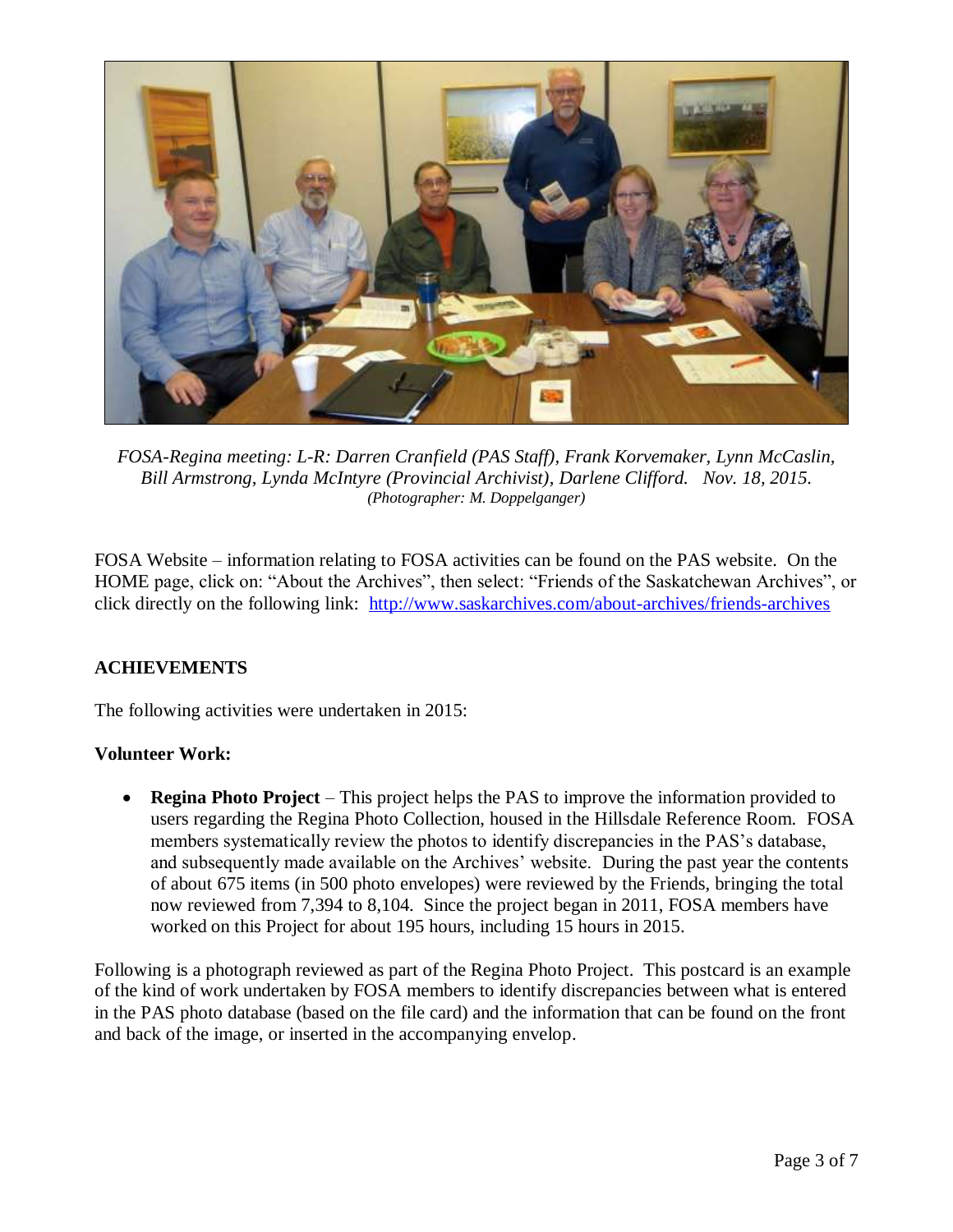

*Front of postcard* 



*Back of postcard, with additional information*



*File card with limited accompanying data.*

*Forget Public School postcard, about 1913 (Source: PAS: R-A 6134)*

*Additional information relating to the front of the postcard:*

The postmark on the picture side indicates that the card was received and post-marked in Regina on May 14, 1913. (It was customary then to post mark both the sending location and dates, and the receiving location and date.)

The photo may have been taken in 1913, but also possibly one or more years earlier.

The school is a two storey brick building, with a bell tower, but no apparent bell.

At least 13 students are evident beside the school and on the front steps.

A wooden picket fence extends in front of the school.

# *Information relating to the back of the postcard:*

The back postmark indicates that the card was mailed in Creelman, a community not far from Forget. Like the front postmark, it is dated May 14.

The name and address for the recipient is: Miss Adeline Armstrong, 2312 Cornwall Street, Regina. This might be verifiable in the Henderson's 1913 Directory. The name of the sender is not readily legible.

The sender of the card will be home "tomorrow noon" – probably meaning: May 15, 1913, as the writer has not provided any alternate date on the card.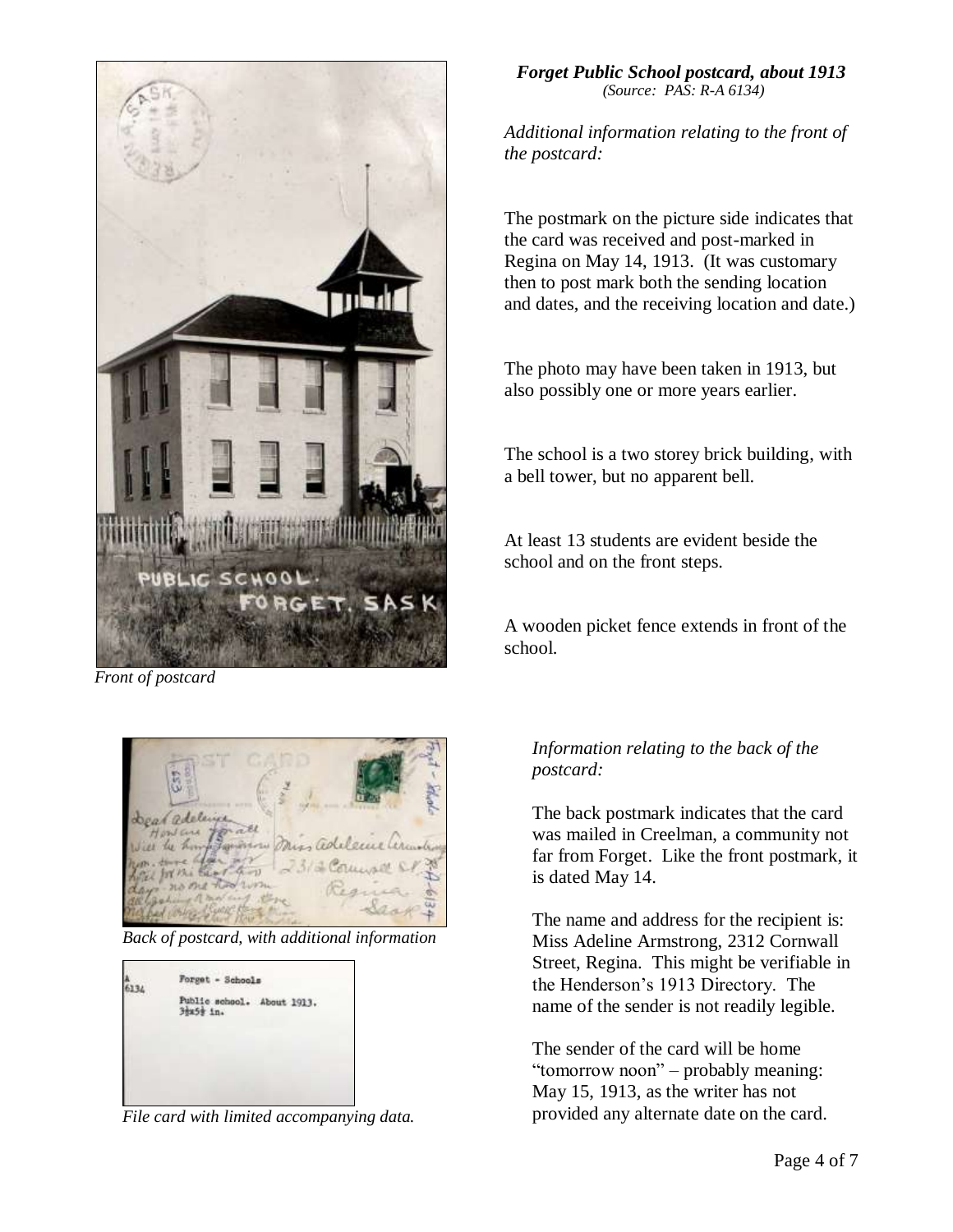**Poster Display – Saskatoon –** A grant has been received to design 4 posters to be displayed on the windows of the Provincial Archives reading room so that these posters can be viewed from outside to attract attention to the Archives. FOSA members have been asked to help find images to help with the design. The posters are expected to be finalized and printed in 2016.



*Sample of one of the posters created with input from FOSA-Saskatoon members*

- **Archives Week (Feb. 1-7) – Regina** –for the second year, FOSA members helped deliver this event at Bushwakkers - on Feb. 4. The focus in 2015 was on the Weyburn Mental Hospital at Weyburn and aspects of its past as reflected in Provincial Archives records and by reading and personal comments of people involved in its past.
- **World War I Commemoration**  In August, the PAS released the following details for its video-exhibit series. "**From the Prairies to the Trenches, Part II: From Salisbury Plain to Flanders Fields, November 1914 – December 1915**," explores the events of 1915 at the Front and at home in Saskatchewan. The exhibit features a range of archival records and accounts of real Saskatchewan characters, including suffragette Violet McNaughton (from an archived audio recording). As in 2014, FOSA members helped welcome visitors to the event.

The exhibit is on display at Government House, Regina at the east end of the second floor, near the elevators. As well it can be seen in the main foyer of the Legislative Building; and on the PAS YouTube Channel, at: [https://www.youtube.com/watch?v=iaylaT5EZAM.](https://www.youtube.com/watch?v=iaylaT5EZAM)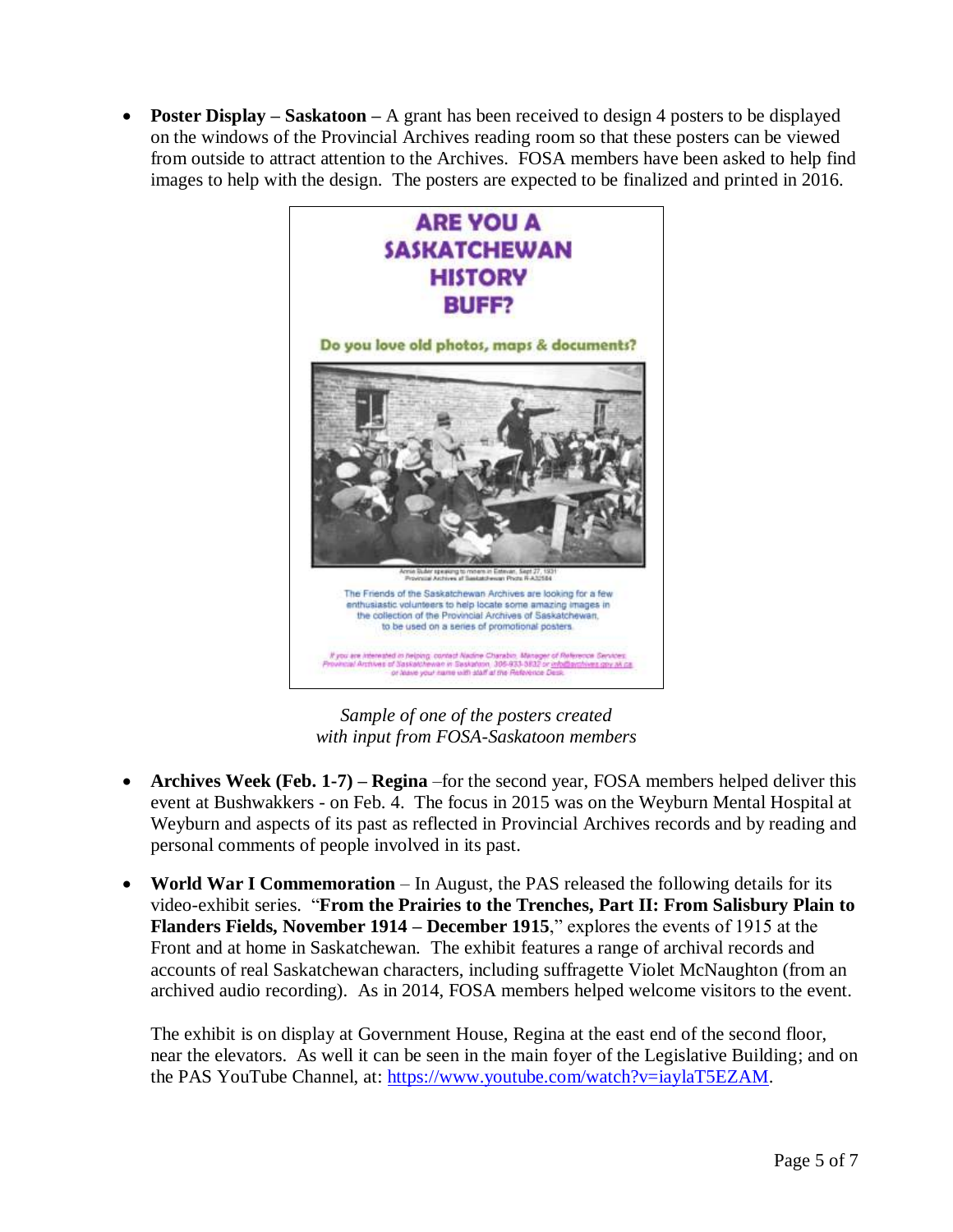**SAA Box List – Regina –** During 2015, the proposed demolition of the former Robert Simpson Warehouse in Regina brought about a flurry of activity as heritage supporters sought to determine the names of the architect and contractor associated with this building – the largest Warehouse built in Saskatchewan prior to the mid  $20<sup>th</sup>$  century. As a result of the indexing of the Saskatchewan Association of Architects records under this project, the PAS was able to provide information about the architect, N. Max Dunning of Chicago, who applied for registration with the Association on March 17, 1916, when the building was already well over half completed. The fact that both the architect and the contractor (Wells Brothers Company) were both from Chicago caused considerable patriotic controversy within the Canadian construction industry at a time when Canada was a war, while the USA remained neutral.



*SAA Registration application for N. Max Dunning, including a photograph of the architect (Source: PAS: Accession: 2010-319)*

Currently, this is a FOSA "single-member initiative" (Frank Korvemaker), and could set a precedent for the initiation of similar single-member activities.

## **MEMBERSHIP**

In 2015, Friends of the Saskatchewan Archives membership increased from 102 to 160 members. Membership is largely generated from people who visit the Provincial Archives, either in person or by remote access. These are then sent information by Bill Armstrong.

| 30             |
|----------------|
| 24             |
| 6              |
| $\overline{1}$ |
| $\overline{1}$ |
| 19             |
| 68             |
|                |